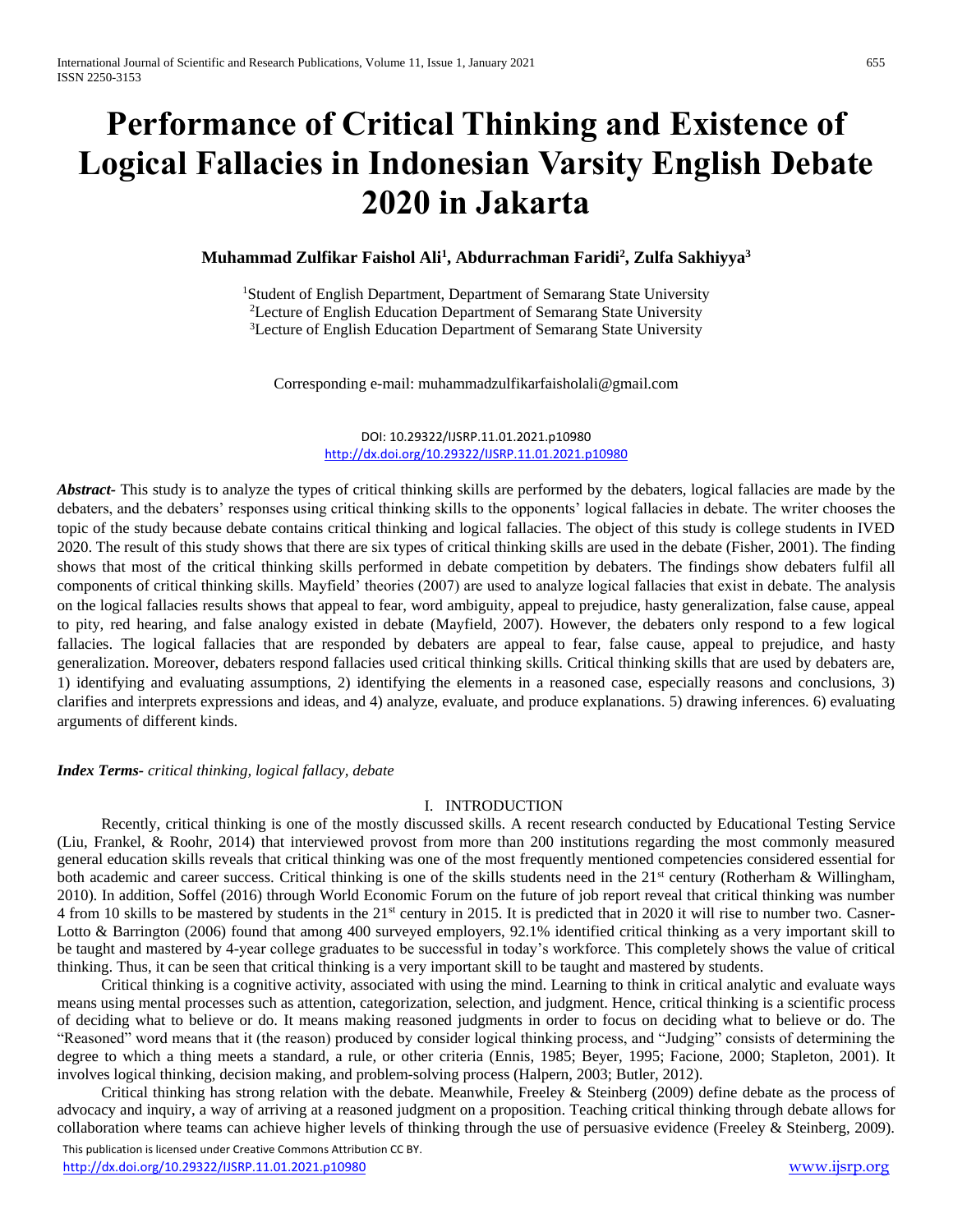Rather than lecturing, students learn more advanced by actively analyzing, discussing, and applying content in meaningful ways. Furthermore, the debate requires all students to actively engage in the multidimensional teaching and learning of topic area (Omelicheva & avdeyeva, 2008). Moreover, debate is better suited for enhancement of critical thinking skills than traditional techniques such as lecturing (Roy & Macchiette, 2005).

In addition, Goodwin (2003) has investigated the students' perception toward debate. Debate is an oral communication process which is used to defend argument. Every individual in debate will argue or give arguments in certain way, so that the interlocutor will agree his/her argument. This obviously shows, this type of public speaking is not merely about fluency but also ability in conveying the arguments to the judges.

Debate is not only being learnt in formal class but also in organization which focus on debating to join competition in order to create achievements. The ability of constructing a good argument relies on the ability to make a good logical construction. It can be inferred that a good argument also has a good logical construction. While good logical construction can be reached by avoiding the logical fallacy, because the existence of fallacy can be interpreted as lack of logical construction. Johnson & Blair (2006) claim that a fallacy is an error in reasoning and has a negative effect on the assessment of an argument's quality. Fallacious arguments are very common and can be quite persuasive, at least to the casual reader or listener.

How the fallacious are existed in debate, Mayfield (2014) argues that There are four types of logical fallacy that commonly happen: 1) manipulation through language*,* 2) manipulation through emotions, 3) manipulation through distraction, and 4) inductive fallacy. While, to know critical thinking are performed in debate Fisher (2001) classifies into many types such as, 1) identifying the elements in a reasoned case, especially reasons and conclusions, 2) identifying and evaluating assumptions, 3) clarifying and interpreting expressions and ideas, 4) evaluating arguments of different kinds, 5) analyzing, evaluating and producing explanations, 6) drawing inferences, and 7) producing arguments.

This research focuses on the EFL students' critical thinking and logical fallacies in English debates. While, There are number of previous studies conducted by other researchers related to this study. The first publication was written by Goodwin et al. (2003). This study focused on performance of the students worked in teams to face issues arising from reading and lecture to present debate. The group then presented debate. The judges are other students who were not involved in the debate. Moreover, those who were not involved in the debate also writes a brief essay expressing their views. The result of this study is divided into two sides. First, some students reported that debate technique was uncomfortable or unfamiliar. Second, most of the students expressed that debate was very helpful in mastery content or gaining knowledge through analyzing arguments. They bear in mind that debate encounters them to be open-minded to the different kinds of opinions and it improved their critical thinking skills.

The second paper came from Virginia (2017), this report highlighted there were several types of logical fallacy found. They were problematic premise, red hearing fallacy, irrelevant reason, two wrong fallacy, begging the question, fault analogy, and fallacy incompatibility. Moreover, some factors that caused the debaters create fallacy are the Level of understanding toward concept of logical fallacy, lack of reading and amount of debate practice.

Thus, it is very important to avoid any fallacy on the argumentation. Moreover, logical fallacy takes important role to assess quality of argument especially on debate field because debaters have been compelled to build a good quality of argument in order to give maximum performances. However, there is not yet found a research related to critical thinking and logical fallacy in debate. Therefore, it becomes the reason of the researcher to conduct a study related to critical thinking and logical fallacy in debate.

## II. RESEARCH ELABORATION

This study uses a descriptive method by applying the qualitative analysis with the specialization on the descriptive study. It deals with the objectives of this research. In descriptive research, there is no tendency for manipulating the data, because the writer has no control over the variable. The research uses a descriptive qualitative method. In this research, the problem is identified based on trends in the field or on the need to explain why something occurs.

The object of the study is the utterances of English debate competition performed by the debaters in Grand Final National University Debate Competition 2019. Afterwards, it is to analyze the role of debating activity to EFL students' critical thinking skills and logical fallacy shown by the EFL students who participate in IVED 2020. The subject of this research is as many as two groups or about six participants. Slightly people like debate because it requires good speaking, analyzing, bravery, etc. Also, it is not stated taught in whole subjects from one to six semester.

## III. FINDING AND DISCUSSION

a. Critical thinking skills performed by debaters

The videos are analyzed to seek out the kinds of critical thinking skills performed by debaters in English debate. The critical thinking skills are proposed by Fisher (2001). In this part, the writer analyzed some components of critical thinking such as, identifying the elements in a reasoned case, especially reasons and conclusions, identifying and evaluating assumptions, clarifying and interpreting expressions and ideas, evaluating arguments of different kinds, analyzing, evaluating and producing explanations, drawing inferences, and producing arguments.

i. Identifying the elements in a reasoned case, especially reasons and conclusions

The debate performed by debaters in Grand Final IVED 2020. The duration of this video recording was around one hour thirteen minutes. The findings are analyzed by using indicator words, containing reasons and conclusions proposed by Fisher (2001).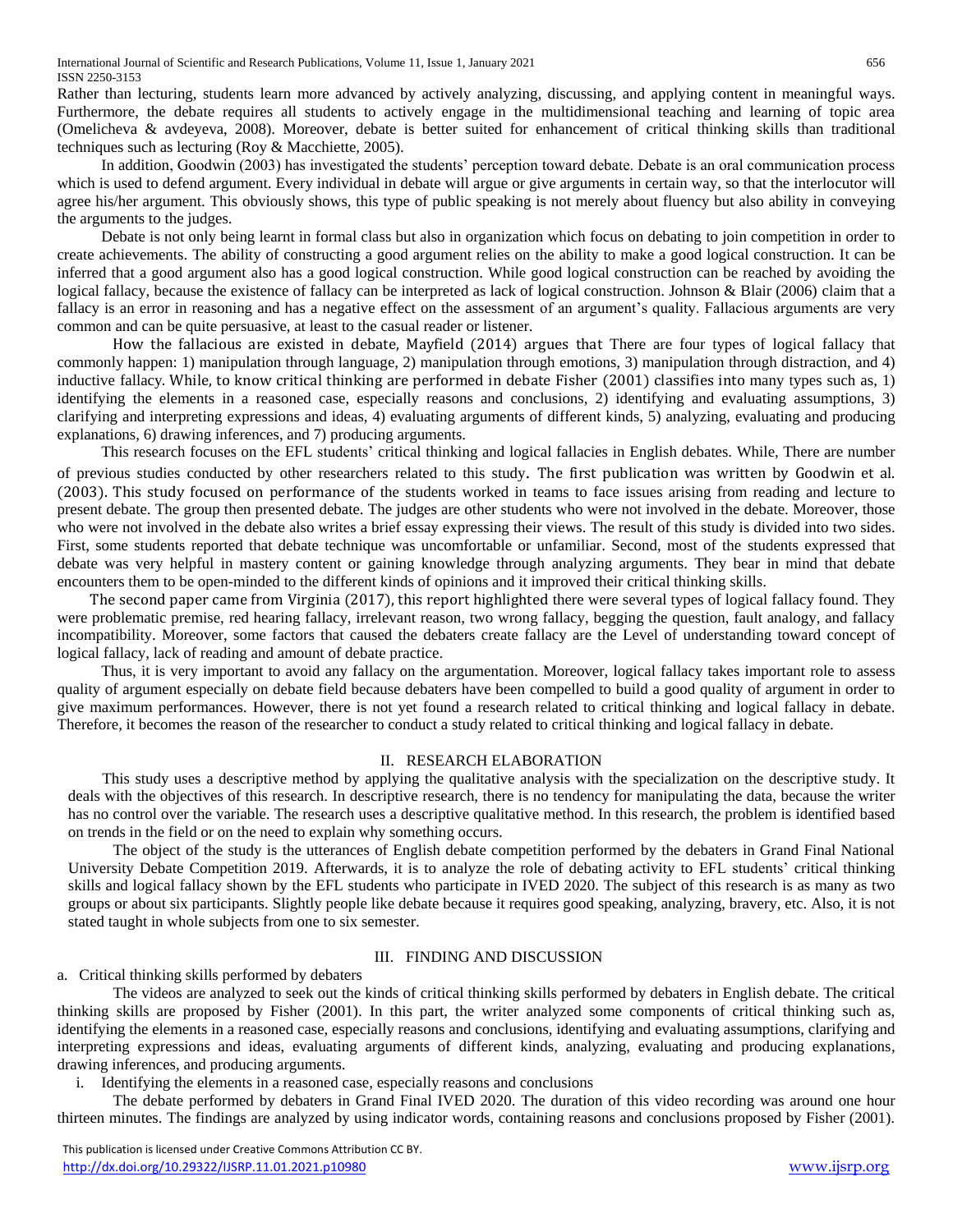Debaters used two kinds of indicator words, the first is cardinal number like '*first'* (e.g findings #1, #4), *'second'* (e.g finding #104), *'because'* (e.g. in findings #2, #3. #6) and the second is indicator words signaling reasons like *'so'* (e.g in findings #112, #113, #114), '*hence'* (e.g in finding #119, #120)', and *'therefore'* (e.g findings #132, #133, #139).

ii. Identifying and evaluating assumptions

In findings #152, there is a belief that the debater is taken for granted. The belief that the debater 'takes for granted' is called an assumption. Moreover, the sense in which it is believed and accepted or 'taken for granted' by a speaker or writer is not stated or made explicitly. In general, it is also called an assumption (Fisher, 2001). On the sentence above, the debater tried to bring stoicism as a solution for impoverished people. It is supported by the last sentence 'if impoverished people express their pain or their sadness, their regret, it will lead them to nowhere.' In finding#153, there is an implies meaning that debater wants to deliver. It is 'impoverished people cannot get a proper school in view of government does not give them.' The use of 'but' in sentence #153 indicates that the real meaning is the opposite of the debater stated. In finding #154, the debater tried to relate stoicism into the emotional stability terms

## iii. Clarifying and interpreting expressions and ideas

Fisher (2001) asserted five ways to clarify terms and ideas by: (a) giving another expression which has much similar meaning or paraphrase, (b) doing point (a) in very precise terms by giving another expression which has precisely the same meaning, (c) giving examples (and non-examples), (d) drawing contrasts, (e) and describing the history of an expression.

According to the five ways to clarify the term and the ideas, the speaker used point (a) about giving another expression which has similar meaning or paraphrase to clarify the stoicism by saying *'Stoicism means that is the endurance of pain.......'*. In findings #160 and #161, the speaker gave clear comprehension about the debate motion. Moreover, the debater used point (b) about giving another expression with very precise term to clarify the stoicism. In finding #163 that is saying '*Government always try to change the system for example the for the sake of to simplify so that's why all the facilitated that to try to provide for the society can be more accessible to the society, ladies and gentlemen'*. They try to simplify the administration process for example, so it is why even impoverished communities are even not understanding about the structure.' debater tried to make the ideas 'the government do the best to provide public services for the society' clear. According to the five ways to clarify the expressions, terms and ideas, debater used point (c) about giving examples in order to make the audience comprehension about 'public services' clearer. As shown in Finding#165.

iv. Evaluating arguments of different kinds

Finding #168 is categorized as value judgement. It can be seen in the sentence 'it will lead them to nowhere' that it is clear assessing something bad. Finding #170 is categorized into causal claim. As the word 'causal' is used on its term, there are a reason and conclusion that could not be analyzed by using indicator words but it is simply understandable. In addition, finding #169, #172, #173, #177 are categorized into recommendation since the word 'should' is exist in the sentence as the indicator word signaling recommendation.

v. Analyzing, evaluating and producing explanations

Based on finding #187, the main topic refers to impoverished people. Sentence *'they will just focus on blaming the system'* is about impoverished people case. The second sentence indicates that the writer evaluated the case. it is supported by the statement *'While, in the status quo government already provide them free education, free healthcare, opened up fields and so on so forth'.*

vi. Drawing inferences

To challenge the inference, Fisher (2001) reveals that if the reason compels you to accept the conclusion, then the inference works. debater seemed not working well with the inferences. Because the reason seems not encounter the acceptance of the conclusion.

In finding #191, the inference is the move from *'And the only way to get that is they have to work hard; they need to earn money ladies and gentlemen,'* to *'we believe that by complaining will not going to lead these impoverished people to a better life'.* In finding #192, the inference is the move from *'In their side it will be better because stoicism condition will create unconducive community ...'* to *'that over beyond your capability'.* Therefore, the inference is the move from *'So that is why...' to 'it's still giving a better survivability.'*

## vii. Producing arguments

Arguments happen when the author try to persuade the audience or the reader that the conclusion is true (Fisher, 2001). In finding #198, debater tried to persuade the audience or the listener that *'when you are complaining you will start the mind set in your mind like you are not enough in this kind of particular situation'.* It is supported by providing a statement *'Complaining will make you productive...'*. Also, debater provided second statement supported the first statement that put after *'hence'* word. It is *'you want to change those situations...'.* Then, the conclusion appears *'When you want to change the situation, you want to be better, you want to be more productive.*

## b. Logical Fallacies Exist in Debate

There are four categories of fallacies and there are totally twenty types of fallacies. After analyzing the data, it was found that debaters made a number of fallacies that belong to the four categories. Of all the twenty types of fallacies, only eight types of fallacies were found. This research is descriptive research because the data in this research were analyzed in the form of description and explanation. However, quantitative calculation was still used in a small number to support and strengthen the result of the descriptive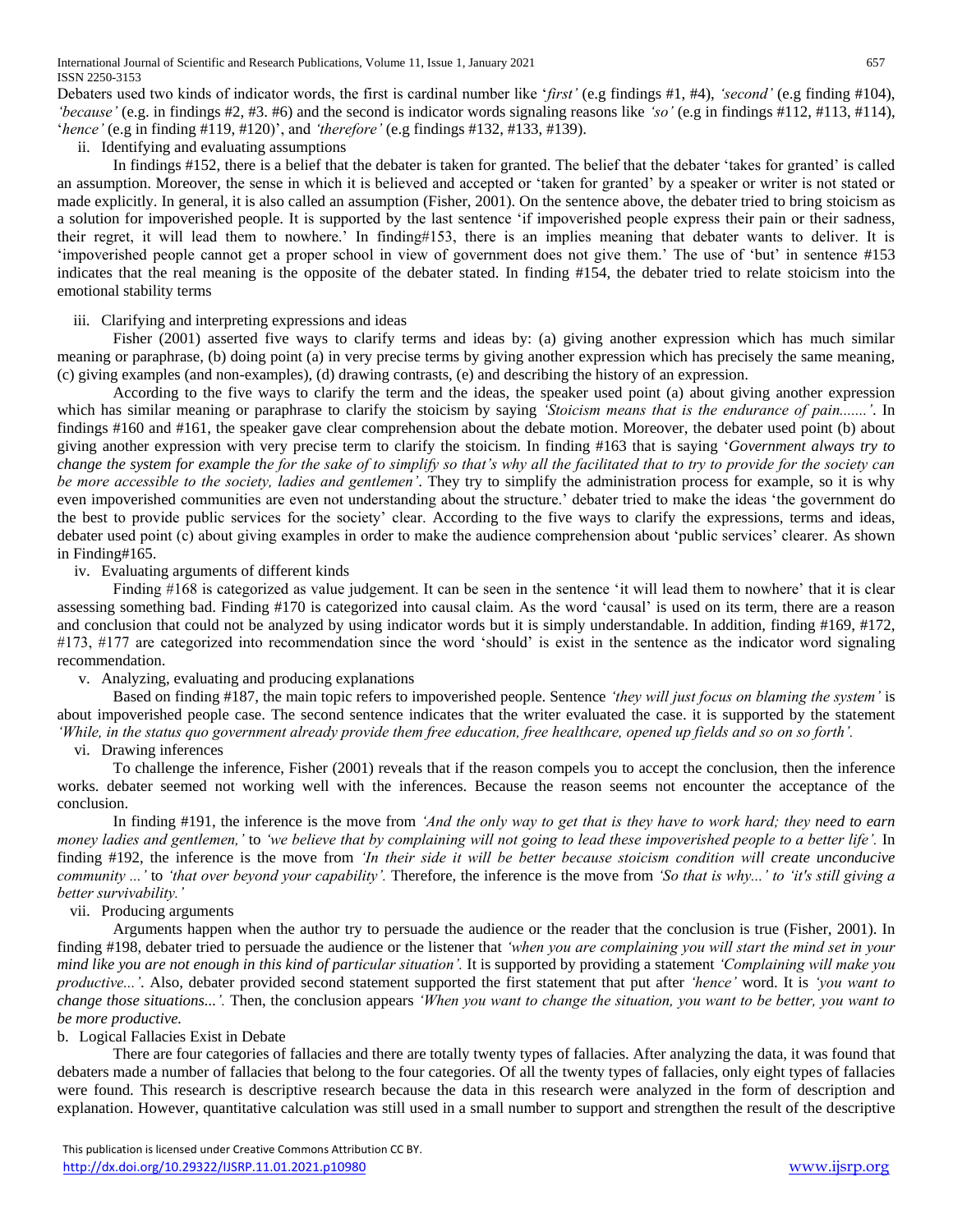analysis. The frequency and percentage of the twelve types are shown in the following table. Referring to the classification by Mayfield (2007), the followings are some of the fallacies produced by debaters in their arguments:

| Categories of Fallacies                 | No. | <b>Types of Fallacies</b>   | F              | $\%$ |
|-----------------------------------------|-----|-----------------------------|----------------|------|
| <b>Manipulation through language</b>    |     | Word Ambiguity              | $\overline{4}$ | 18%  |
| <b>Manipulation Through Emotion</b>     | 2   | Appeal to fear              | 6              | 26%  |
|                                         | 3   | Appeal to pity              | ↑              | 9%   |
|                                         | 4   | Appeal to Prejudice / Ad    | -3             | 13%  |
|                                         |     | Hominem                     |                |      |
| <b>Manipulation Through Distraction</b> | 5   | Red Herring                 |                | 4%   |
| <b>Inductive Fallacy</b>                | 6   | <b>Hasty Generalization</b> | 3              | 13%  |
|                                         |     | <b>False Analogy</b>        |                | 4%   |
|                                         | 8   | <b>False Cause</b>          | 3              | 13%  |

Table 1. The Types of Fallacies Made by Debaters

From the table above, it can be seen that there are four categories of fallacies. The second category appeared with the highest number of types of fallacies. There are three types out of eight namely, (1) word ambiguity, (2) appeal to fear, (3) appeal to pity, (4) appeal to prejudice, (6) hasty generalization, (7) false analogy, (8) false cause. In the third category, there was only one type found. Furthermore, the third category, manipulation through distraction, appeared with the least types of fallacies, that is only one; red herring. With regard to the type occurrences, the fallacy of appeal to fear appeared with the highest frequency of 6 occurrences (26%). They are followed by the fallacy of wrong ambiguity that appeared as the second highest frequency of 4 occurrences (18%). Then, the fallacy of appeal to prejudice (13%), hasty generalization (13%), and false cause (13%) came up with the less frequency of only 3 occurrences. Interestingly, the fallacy of appeal to pity appeared only 2 occurrences (9%). And the rest, red herring (4%) and false analogy (4%) appeared with the least frequency of only 1 occurrence

c. Debaters respond to logical fallacies using critical thinking skills

The debater responds to the logical fallacies using critical thinking skills by identifying and evaluating assumptions by stating, *"the government side of the house say that complain will make you hard to find the job we say no these kinds of particular things will not happen*." followed by identifying the elements in a reasoned case, especially reasons and conclusions. It is showed in the sentence "because when you are for example you are in the job field, for example, "*you will not tell for example the one that does what do you not for example tell the manager that for example, you have a bad feeling*."

Additionally, debater clarifies and interprets expressions and ideas by giving example, "*for example you will not tell the one that does what do you not tell the manager that you have a bad feeling so on and so forth*." Furthermore, the debater also analyzes, evaluates, and produces explanations by stating "*but you will tell your feeling to those particular persons that you feel you are comfortable with*..."

#### IV. CONCLUSION

Based on the analysis in previous chapter, three aspects are concluded in this research. The aspects are: (1) the kinds of critical thinking skills performed in debate competition (2) logical fallacies exist in debate competition, and (3) debaters' respond to logical fallacies using critical thinking skills in the debate competition. This research involved six respondents using purposive sampling. The finding shows that most of the critical thinking skills performed in debate competition. The findings showed debaters fulfill all components of critical thinking skills. Therefore, English debate is good to teach and encounter critical thinking skills. Meanwhile, there are several types of logical fallacies that were found in the argumentation made by debaters during the debate competition. The logical fallacy that occurs on argumentation made by debaters are appeal to fear, word ambiguity, appeal to prejudice, hasty generalization, false cause, appeal to pity, red hearing, and false analogy. However, the debaters only respond to a few logical fallacies. The logical fallacies that are responded by debaters are appeal to fear, false cause, appeal to prejudice, and hasty generalization. Moreover, debaters respond fallacies use critical thinking skills. Critical thinking skills that are used by debaters are, 1) identifying and evaluating assumptions, 2) identifying the elements in a reasoned case, especially reasons and conclusions, 3) clarifies and interprets expressions and ideas, and 4) analyze, evaluate, and produce explanations. 5) drawing inferences. 6) evaluating arguments of different kinds.

#### REFERENCES

Casner-Lotto, J., & Barrington, L. (2006). *Are They Really Ready to Work? Employers' Perspectives on The Basic Knowledge and Applied Skills of New Entrants to The 21st Century U.S. Workforce.* Partnership for 21st Century Skills.

 This publication is licensed under Creative Commons Attribution CC BY. <http://dx.doi.org/10.29322/IJSRP.11.01.2021.p10980> [www.ijsrp.org](http://ijsrp.org/)

Ennis, R. H. (1989). Critical Thinking and Subject Specificity: Clarification and Needed Research. *Educational Researcher*, *18*(3), 4–10. <https://doi.org/10.3102/0013189X018003004>

Fisher, A. (2001). *Critical Thinking: An Introduction (2nd ed).* Cambridge University Press.